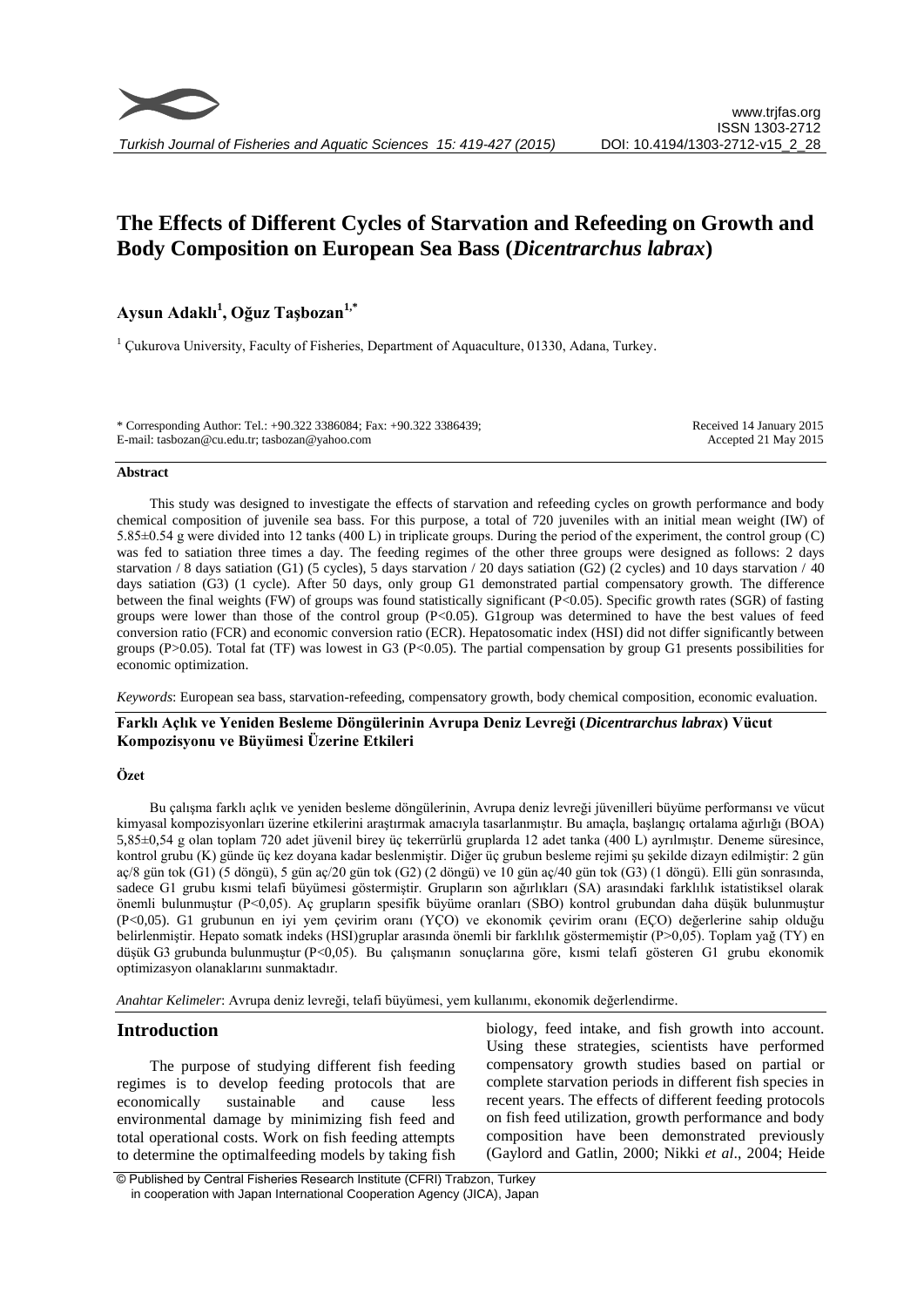*et al*., 2006; Cho and Cho, 2009; Kankanen and Pirhonen, 2009; Wang *et al*., 2009). In turbots, *Scophthalmus maximus* (L.), different restricted feeding regimens were carried out during 41 days and weight loss was observed. Afterwards, all groups were fed without any restricted feeding through 34 days and complete compensation was determined in restricted feeding groups (Saether and Jobling, 1999). Wang *et al.* (2000), in their 8 week study on hybrid tilapia (*Oreochromis mossambicus × O.niloticus*), found the feed intake and specific growth rate values during refeeding period in fish starved for 1, 2 or 4 weeks significantly higher compared to the control group and reported that these fish showed some compensative reactions. During 8 weeks with a single phase of starvation, it was found that growth and chemical composition was related with duration of food deprivation in barramundi, *Lates calcarifer* (Tian and Qin, 2003). In another study, following 2 weeks of restricted feeding, fishes were fed until they were satiated for 5 weeks and it was reported that compensation had not occurred in the highest restricted feeding group (Tian and Qin, 2004). In rainbow trouts starved in 0, 2, 4, 8 or 14 days, it was determined that all groups except the 8 day starvation group showed growth performance at control group levels. The results regarding full compensatory growth in starved fish during their refeeding periods depending on high feed consumption were supported by the strong relationship between body weight gain and feed consumption (Nikki *et al*., 2004). There is no compensation in a restricted feeding regimen (Eroldoğan *et al*., 2008) but partial compensation following different starving periods in gilthead sea breams, *Sparus aurata*, has been reported (Eroldoğan *et al*., 2006a). Hybrid sea basses which were exposed to starvation for 2 weeks showed better growth when compared with a control group. Red sea breams which were exposed to one, two or three weeks of starvation showed full compensatory growth at the end of a 9 week study (Oh *et al*., 2007). Two weeks starvation and 6 weeks refeeding with olive flounders showed better improvement as compared with a continuous feeding group (Cho and Cho, 2009). No compensatory growth was observed in gilthead sea breams on 60 day restricted feeding regimens (Bavcevic *et al*., 2010). In another study with sea breams, different starvation periods did not lead to compensatory growth during a 10 week cycle (Peres *et al*., 2011).

It was seen that during starvation, the reserves (especially lipid composition) in the fish decreased. In many studies, the growth of fish during compensation growth was found to be faster. In compensatory growth, it has been observed that somatic growth parameters and lipid levels return to their prior levels compared to those during starvation periods (Ali *et al*., 2003). Oh *et al.* (2008), in their study on juvenile black rockfish (*Sebastes schlegeli*) applied 3 different starvation periods (fasted for 5 days, 10 days and 14

days) followed by a 5 day refeeding period. On the 14 day of the study, lipid ratios in lean body mass in 10 day starvation and 14 day starvation groups were lower than those in control and 5 day starvation groups. However, on the 49 day, the 14 day starvation group showed lower lipid ratios compared to the other three groups while no differences were determied among the other three groups. Mattila *et al.* (2009), in their study on pikeperch (*Sander lucioperca*) measured visceral fat (%), total body fat (%) and energy content in 1+3 (one-day feeding followed by a three-day feed deprivation) and 1+6 (fed once a week) groups. At the end of the study, the researchers reported that the compensation ability improved. Also, the fish showed only a partial compensation tendency in lower feeding frequencies and during decreasing feeding duration periods.

In this study, different feeding protocols were performed by applying 10 total days of starvation in different cycles (1 cycle of 10 days, 2 cycles of 5 days, or 5 cycles of 2 days). For this purpose, optimal feeding protocols were determined in terms of growth performance, feed utilization and chemical composition of juvenile sea bass. Additionally, study groups were evaluated in regard to maintenance of compensation degree and economics.

## **Materials and Methods**

#### **Experimental Design and Management**

The experiment was carried out at Marine Research Station of Fisheries Faculty, University of Çukurova, Yumurtalık, Turkey. European sea bass (*Dicentrarchus labrax*) juveniles were supplied by Akuvatur Hatchery (Adana, Turkey). For acclimatization, fish were stocked into a fiberglass tank (water volume 2000 L). During the acclimation period (4-5 weeks), fish were hand-fed with a commercial diet (Çamlı Feed Ltd., Turkey, 2 mm; 49% crude protein, 19% crude fat, 12% moisture and 13% ash according to the manufacturer) twice daily at  $09:00$  and  $16:00$  h.

After the acclimation period, 720 fish weighing 5.85±0.54 g (mean±SD) were starved for one day to evacuate the gut of feed. Fish were then anaesthetized with  $0.5$ mg  $L^{-1}$  2-phenooxyethanol to reduce stress before weight measurement. Triplicate groups of fish stocked into 12 fiberglass tanks (water volume 400 L) with 60 fish per tank. The weighing procedure was done individually at the beginning, every 10 days and at the end of the experiment by taking total stock for each tank. Also, in every 10 days interval fish weight measurements, 5 fish were taken from the each tank.

Each tank was continuously supplied with flowthrough seawater (40 g  $L^{-1}$ ) filtered by an 80µm sand filter at a flow rate of approximately  $2 \text{ L} \text{ min}^{-1}$ . Dissolved oxygen and temperature were monitored daily and natural photoperiod was used over the course of experiment. The average temperature and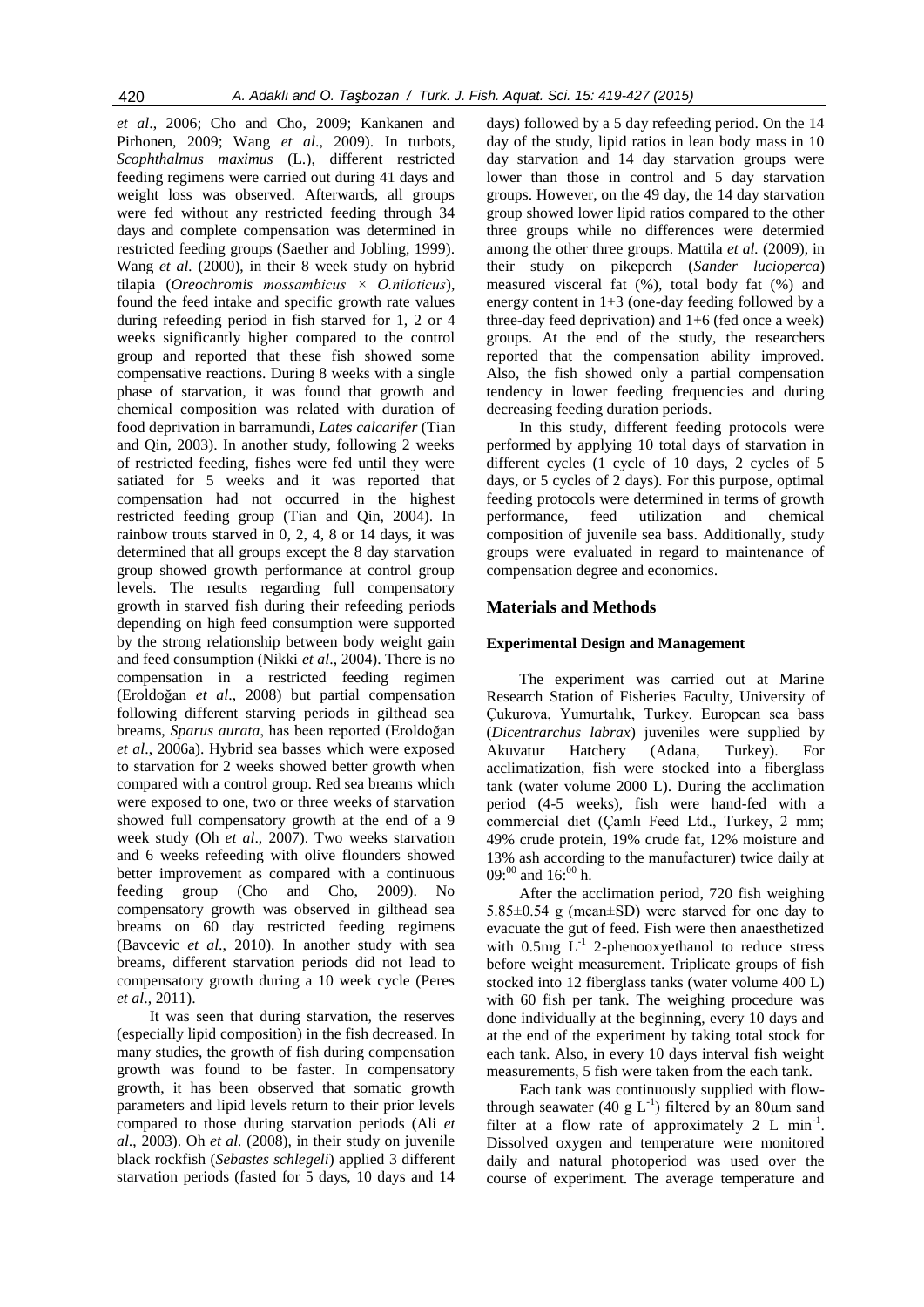dissolved oxygen of the water were 22.8°C and 6.6  $mg L^{-1}$ , respectively. In order to prevent the fish from jumping, all trial tanks covered with mesh. The experiment lasted for 50 days.

Fish were subjected to four different feeding protocols (Figure 1):

- (I) Control (C)group: continuously fed to satiation
- (II) G1 group: 2 days starvation / 8 days satiation (5 cycles)
- (III) G2 group:5 days starvation / 20 days satiation (2 cycles)
- (IV) G3 group:10 days starvation / 40 days satiation (1 cycle)

Feeding was done by hand-feeding three times a day at  $0.000$ ,  $13$ <sup>00</sup> and  $17$ <sup>00</sup> h during the experimental period.

#### **Analytical Methods**

Twenty fish taken at the beginning of the experiment and five fish from each tank at the end were stored at -20˚C until chemical analysis. These samples were also used for determination of hepatosomatic index (HSI) and total fat (TF). Analysis of proximate composition (protein, lipid, moisture and ash) of the whole body was conducted with AOAC (1990) methods. The crude protein (N x 6.25) content was determined by Kjeldahl method, total lipid content was determined by using the etherextraction method, moisture content was determined by drying the sample in a dry oven at 105°C and ash content was determined by considering gray ash color formed after burning at 550°C for 4 h.

#### **Calculations and Statistical Analysis**

Growth performance, feed utilization, economic index and body index parameters were calculated as follows:

Specific growth rate (SGR, %day<sup>-1</sup>) = 100 x (Ln final body weight – Ln initial body weight)/days

Feed intake (FI, %/fish/day) = 100 x total amount of the feed consumed (g) /  $[(Wo + Wt)/2]/t$ 

(Wt and Wo were the final and initial fish weights, respectively and t was the duration of experimental days)

Feed conversion ratio (FCR) = total amount of consumed feed  $(g)$  / weight gain  $(g)$ 

Protein efficiency ratio (PER) = wet weight gain (g) / protein offered (g)

Economic conversion ratio  $(ECR)$  = feed conversion ratio (FCR) x price of diet (\$)

Compensation coefficient (CC) =  $\Delta$ T x  $\Delta$ C<sup>-1</sup>

 $(\Delta T$  was the average weight gain (g) in the treatment group tanks divided by the number of feeding days and  $\Delta C$  was the average weight gain (g) in the control group tanks divided by the number of feeding days; thus, CC>1.0 would indicate compensation)

Hepatosomatic index (HSI,  $\%$ ) = 100 x wet liver weight  $(g)$  / fish weight  $(g)$ 

Total fat  $(TF, %)$  = perivisceral fat  $(% )$  + peritoneal fat  $(\%)$ 

In calculations in which the number of fish were a factor, the diminishing number of fish was taken into account (see also materials and methods for fish number)

Statistical analyses were carried out using Sigma Stat® 3.1 (Systat Software, Inc. 2004). Statistical Software and the presence of statistical differences among groups were determined with one-way variance analysis (ANOVA). Duncan's multiple range test (Duncan, 1955) was used to test the differences of each variable between treatments. Differences were considered significant at a probability level of 0.05. Results are expressed as mean±SD.

#### **Results**

## **Growth, Feed Utilization and Economic Index Parameters**

Variation of fish body weights observed at measurement periods (every 10 days) during the study is given in Figure 2. At 20 days, control group and group G1 showed similar body weight gains. The control group showed increased body weight gain during the last 30 days. Groups G2 and G3, which

|         | Day 10 | Day 20 |  | Day 30 |  | Day 40 |  | Day 50 |
|---------|--------|--------|--|--------|--|--------|--|--------|
| Control |        |        |  |        |  |        |  |        |
| G1      |        |        |  |        |  |        |  |        |
| G2      |        |        |  |        |  |        |  |        |
| G3      |        |        |  |        |  |        |  |        |

**Figure 1.** Schematic overview of the experimental set-up<sup>1</sup> (<sup>1</sup> Shaded fields indicate starvation and white fields feeding to satiation).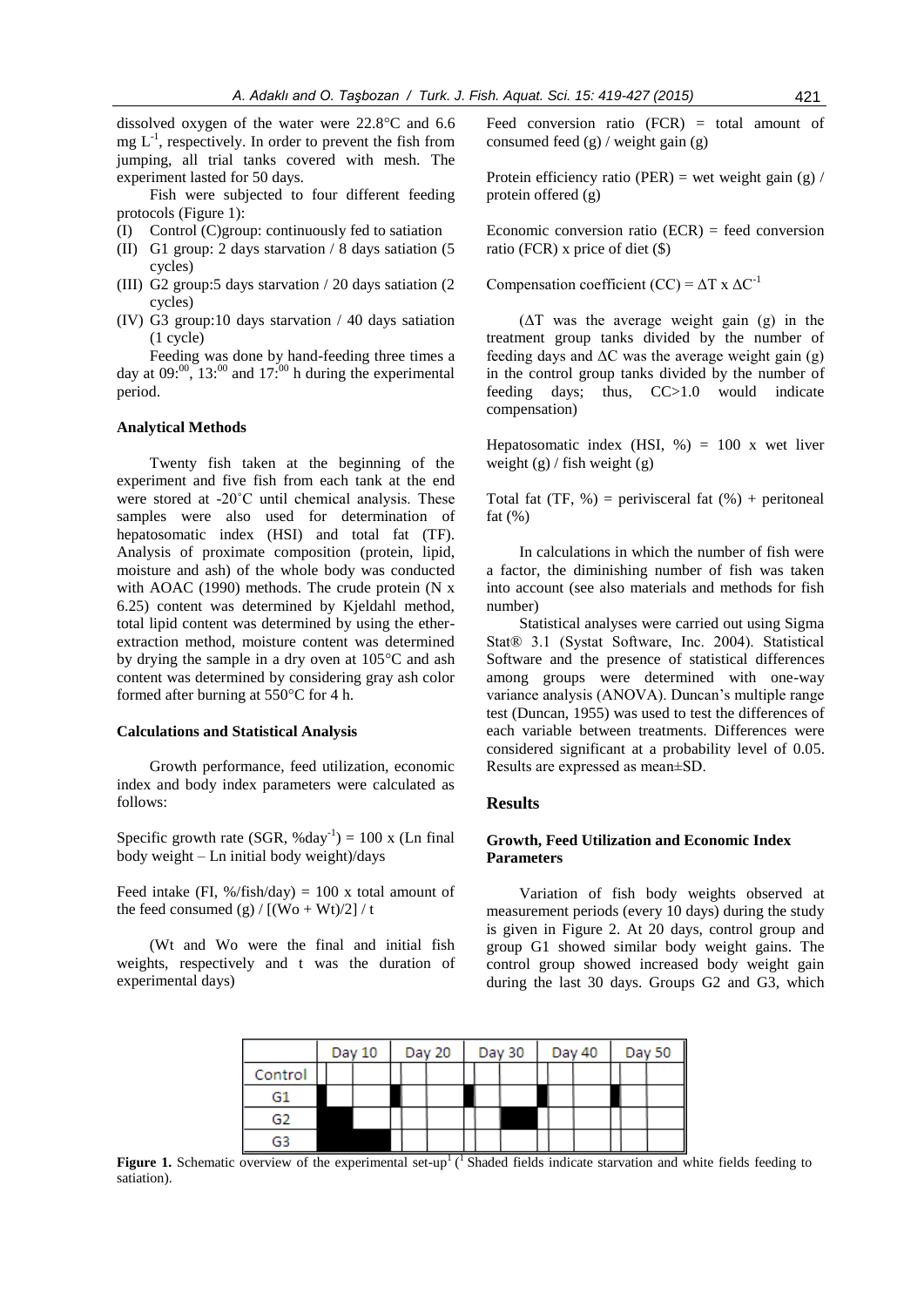

**Figure 2.** Changes in body weight (g) of sea bass juveniles subjected to the follow feeding regimes during the experiment from day 10 to day 50: continuously fed to satiation (C group); 2 days starvation/8 days satiation (G1 group); 5 days starvation/20 days satiation (G2 group); 10 days starvation/40 days satiation (G3 group).

were exposed to same amount of starvation (10 days) and the same amount of satiation (20 days) over a 30 day period, showed similar weight gain. However, G2 gained more weight compared to G3 at the end of the study. Growth performance, feed utilization and economic index parameters are shown in Table 1. The highest final body weight was found in the control group at the end of experiment; G1, G2 and G3 follow this group respectively (P<0.05). Accordingly, SGR parameters showed the same trend at the end of the experiment. However, SGR values of the fish starved in 10 day intervals until the end of the study except the first 10 days during the refeeding periods were found to be higher compared to the control group (Figure 3).

The differences between FI values among the groups were found to be significant on the 10th day (P<0.05). FI values of G1 and G2 starvation groups were found to be lower than those of the control group (Figure 4). FI values of the G1 group were parallel to those of the control group by the 20th day until the end of the trial. With the refeeding of G3 group starting from the 10th day, FI values were higher than those of the control group until the 50th day (P<0.05). However, evaluating the data obtained during the study (0-50 days), this group had the lowest feed consumption (Table2).

At the end of the trial, FCR values of the G1 and G3 groups were parallel to those of the control group. G2 was found to have the highest FCR value. Similar protein efficiency ratios were obtained in all groups except group G2  $(P<0.05)$ . According to the ECR values, the most efficient group in an economic sense was G3, while C and G1 groups had the same tendencies as G3. The result obtained in G2 group was economically negative (Table 1).

In order to express the compensatory growth in numerical sense, compensation coefficient (CC) was calculated (Figure 5). G3 group showed no compensation tendency during the trial  $(CC<1)$ . G1 group showed compensation tendencies on all measurement days except the 10th and the 30th (CC>1). G2 group showed compensated growth for their starvation days only on the 40th and the 50th days (CC>1). At the end of the trial, CC values of groups G1, G2 and G3 were 1.04, 1.00 and 0.89, respectively; thus G1 and G2 groups were found to provide growth compensation.

## **Proximate Composition, Hepatosomatic Index and Total Fat**

While the values of protein, moisture and ash were not found statistically different in terms of nutritional composition (P>0.05), lipid value shows distinction (P<0.05) (Table 2). The highest lipid value, 8.53, was found in group G2 and the lowest in group G3 with 7.77. Group G1 showed similarity with the control group. There was no statistical distinction in HSI values among groups (P>0.05). The total lipid ratios of the groups were 8.78, 8.15, 8.44 and 7.19 respectively  $(P<0.05)$ .

#### **Discussion**

In terms of final body weight, among the starved groups, only the 2 days starvation / 8 days satiation group (G1) showed a partial compensatory growth compared to the control group. Some similar partial compensation results have been obtained in previous studies carried out on different fish species and feeding models (Jobling *et al*., 1993; Hayward *et al*., 2000; Ali and Jauncey, 2004; Wang *et al*., 2005, 2009; Eroldoğan *et al*., 2006a, 2008; Mattila *et al*., 2009; Liu *et al*., 2011). Additionally, full compensation (Kim and Lovell, 1995; Gaylord and Gatlin, 2001; Zhu *et al*., 2001, 2005; Tian and Qin, 2003, 2004; Nikki *et al*., 2004; Oh *et al*., 2007) and over compensation levels have also been obtained (Hayward *et al*., 1997; Turano *et al*., 2007). Also there have been many studies in which the starvation periods were short vs. long (Rueda *et al*., 1998; Şahin *et al*., 2000; Ali and Wootton, 2001; Tian and Qin, 2003, Eroldoğan *et al*., 2006b; Cho and Cho, 2009; Ribeiro and Tsuzuki, 2010; Chatzifotis *et al*., 2011) or the starvation and refeeding cycles were single vs. multiple (Aranyakananda *et al*., 1996; Wang *et al*., 2000, 2005, 2009; Cho *et al*., 2006; Heide *et al*.,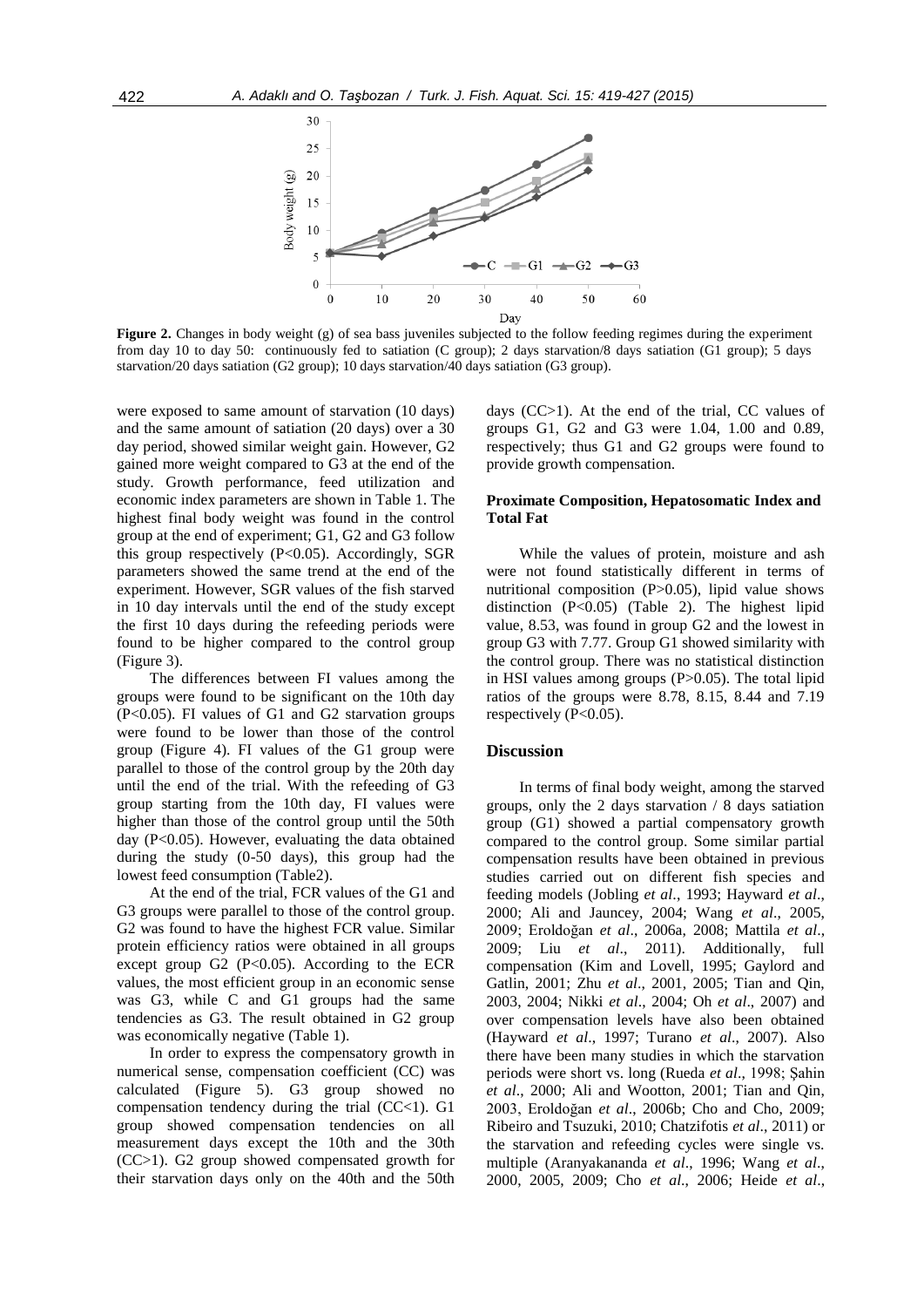|  |                                                   |  | <b>Table 1.</b> Growth, feed utilization and economic evaluation performance of juvenile sea bass subjected to different cycles of |  |  |  |  |  |
|--|---------------------------------------------------|--|------------------------------------------------------------------------------------------------------------------------------------|--|--|--|--|--|
|  | starvation and refeeding for 50 days <sup>1</sup> |  |                                                                                                                                    |  |  |  |  |  |

|                           |                              | G1                           | G2                             | G3                           |
|---------------------------|------------------------------|------------------------------|--------------------------------|------------------------------|
| Initial weight $(g/fish)$ | $5.85\pm0.53$                | $5.85\pm0.59$                | $5.85\pm0.53$                  | $5.85\pm0.52$                |
| Final weight $(g/fish)$   | $27.08 \pm 0.43^{\rm a}$     | $23.49 \pm 1.51^{\circ}$     | $22.90 \pm 1.16$ <sup>bc</sup> | $20.97\pm0.93^{\circ}$       |
| $SGR (g day-1)$           | $3.06 \pm 0.10^a$            | $2.78\pm0.18^{b}$            | $2.73 \pm 0.13^b$              | $2.55 \pm 0.15$ <sup>c</sup> |
| $FI$ (%/fish/day)         | $3.10\pm0.10^a$              | $2.88\pm0.14^{b}$            | $2.85 \pm 0.12^b$              | $2.77\pm0.14^{b}$            |
| <b>FCR</b>                | $1.04 \pm 0.02^b$            | $1.07 \pm 0.04^b$            | $1.17 \pm 0.04^{\text{a}}$     | $1.03 \pm 0.04^b$            |
| <b>PER</b>                | $1.96 \pm 0.04$ <sup>a</sup> | $1.91 \pm 0.07$ <sup>a</sup> | $1.74 \pm 0.06^b$              | $1.98 \pm 0.07$ <sup>a</sup> |
| <b>ECR</b>                | $1.80 \pm 0.04^b$            | $1.84 \pm 0.06^b$            | $2.03 \pm 0.07$ <sup>a</sup>   | $1.79 \pm 0.08^b$            |

<sup>1</sup>Continuously fed to satiation(C group); 2 days starvation / 8 days satiation (G1 group) (5 cycles); 5 days starvation / 20 days satiation (G2 group) (2 cycles); 10 days starvation / 40 days satiation (G3 group) (1 cycle).Means in the same row with different superscript letters are significantly different (P<0.05).Data are mean±SD.



**Figure 3.** Changes in specific growth rate of sea bass juveniles subjected to the follow feeding regimes during the experiment from day 10 to day 50: continuously fed to satiation (C group); 2 days starvation/8 days satiation (G1 group); 5 days starvation/20 days satiation (G2 group); 10 days starvation/40 days satiation (G3 group).



**Figure 4.** Changes in feed intake (%/fish/day) of sea bass juveniles subjected to the follow feeding regimes during the experiment from day 10 to day 50: continuously fed to satiation (C group); 2 days starvation/8 days satiation (G1 group); 5 days starvation/20 days satiation (G2 group); 10 days starvation/40 days satiation (G3 group).

\*The first 10-day FI values of group G3 were not calculated because the group was in 10-day starvation group and not fed.

Table 2. Whole body composition of juvenile sea bass subjected to cycles of food deprivation and refeeding during the  $experiment<sup>1</sup>$ 

| Variables  | Initial          |                    | G1                         | G2                         | G3                |
|------------|------------------|--------------------|----------------------------|----------------------------|-------------------|
| Protein    | $17.28 \pm 0.87$ | $17.78\pm0.49$     | $17.63 \pm 0.74$           | $17.82 \pm 0.30$           | $17.42\pm0.29$    |
| Lipid      | $3.03\pm0.14$    | $8.08\pm0.49^{ab}$ | $8.28 \pm 0.33^{ab}$       | $8.53 \pm 0.33^{\text{a}}$ | $7.77\pm0.21^{b}$ |
| Moisture   | $70.46\pm0.96$   | $67.19 \pm 0.85$   | $68.56\pm0.66$             | $67.55 \pm 0.99$           | $68.82\pm0.99$    |
| Ash        | $5.53 \pm 0.82$  | $2.33\pm 0.40$     | $2.41 \pm 0.51$            | $2.20\pm 0.44$             | $2.46\pm0.41$     |
| <b>HSI</b> |                  | $3.05\pm0.10$      | $3.00\pm0.45$              | $3.20 \pm 0.24$            | $2.94\pm0.30$     |
| TF         |                  | $8.78 \pm 0.19^a$  | $8.15 \pm 0.55^{\text{a}}$ | $8.44 \pm 0.15^a$          | $719\pm0.51b$     |

<sup>1</sup>Continuously fed to satiation (C group); 2 days starvation / 8 days satiation (G1 group) (5 cycles); 5 days starvation  $\overline{O(}Q2)$  days satiation (G2 group) (2 cycles); 10 days starvation / 40 days satiation (G3 group) (1 cycle). Means in the same row with different superscript letters are significantly different (P<0.05).Data are mean±SD.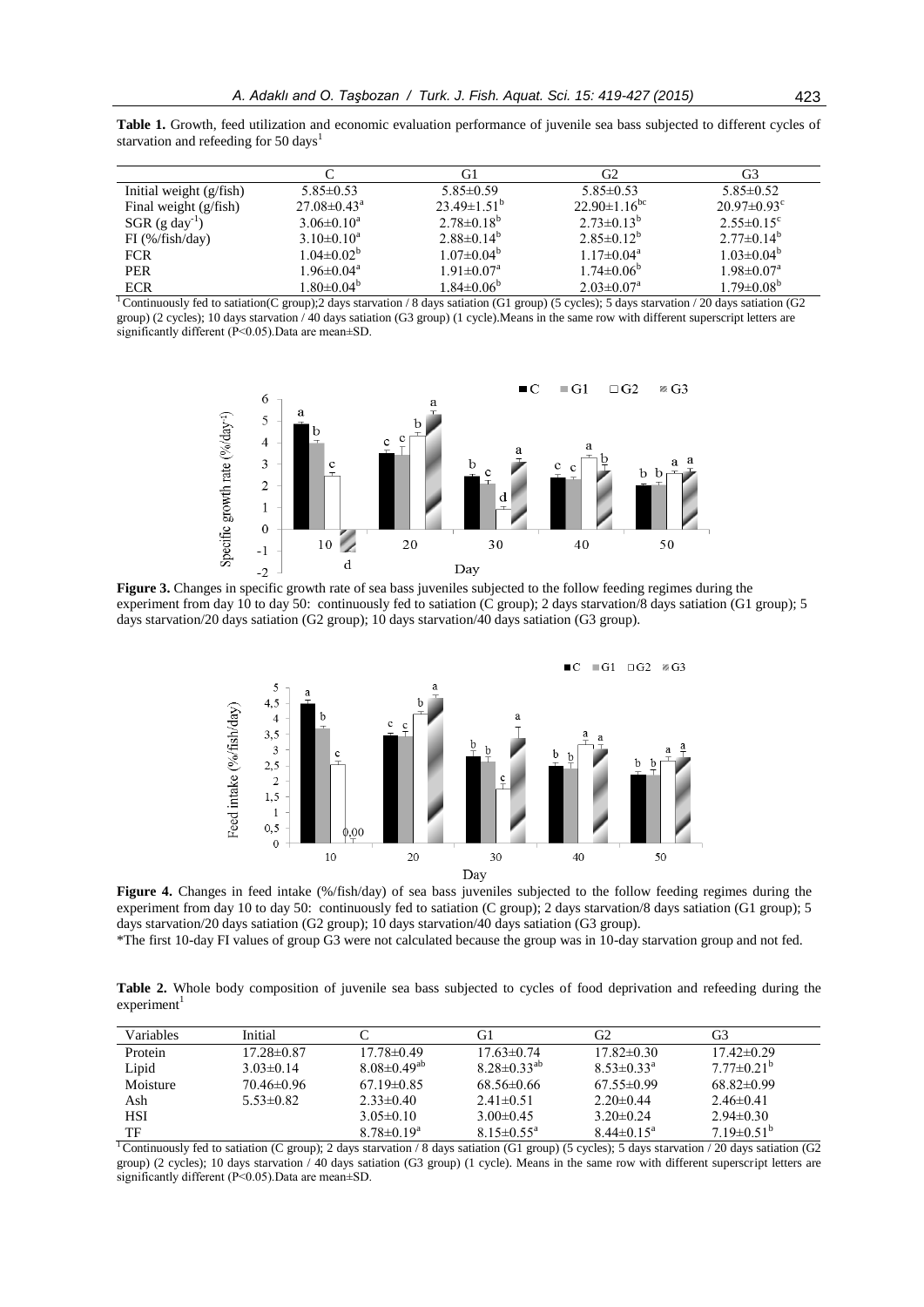

**Figure 5.** Changes in compensation coefficient of sea bass juveniles in three feeding groups subjected to the follow feeding regimes during the experiment from day 10 to day 50: 2 days starvation/8 days satiation (G1 group); 5 days starvation/20 days satiation (G2 group); 10 days starvation/40 days satiation (G3 group). CC>1 indicates compensation.

2006; Kankanen and Pirhonen, 2009; Yarmohammadi *et al*., 2012; Sevgili *et al*., 2013). In this comprehensive study, both single and multiple starvation and refeeding cycles were applied and short and long term starvation periods were tested alongside each other. According to the results, short term starvation and multiple cycles showed partial compensation.

Starved fishes have been reported to have higher SGR and feed intake compared to a control group during the refeeding period (Nikki *et al*., 2004; Turano *et al*., 2007; Wang *et al*., 2009). Similarly,10 day sampling periods of our study, both SGR and FI values increased during the refeeding period in 2 cycled 5 day starvation / 20 days satiation (G2) and single cycle 10 days starvation / 40 days satiation (G3) groups compared to the control group. The tendencies of SGR values depending on the length of the starvation period were reported for three cyprinid species (*Leuciscus cephalus*, *Chalcalburnus chalcoides mento*, and *Scardinius erythrophthalmus*) (Wieser *et al*., 1992), hybrid tilapia (Wang *et al*., 2000, 2005), barramundi (Tian and Qin, 2003), red sea bream (Oh *et al*., 2007) and olive flounder (Cho and Cho, 2009) species. The higher feed intake in starved fishes compared to the control group during the refeeding period was interpreted as an effort for compensate for body weight lost during the starvation period.

Increased feed intake and low feed conversion ratio are the most important indicators during compensation growth (Wang *et al*., 2000; Eroldoğan *et al*., 2006a). Group G2 had the highest feed consumption and did not utilize the feed effectively. However, G3 group had higher FI values in the interval sampling days compared to all other groups, therefore it seemed to have higher feed consumption value, the effective feed conversion and conversely it showed lower growth rates. This result may be associated with the continuous feeding of this group throughout the study following the single starvation period during the first 10 days. Moreover, in FI was calculated and evaluated by considering all interval sampling days for this group. Consequently, neither G2 nor G3 are recommended for aquaculture activities. However, the 2 days starvation / 8 days satiation feeding strategy, which yielded the most effective feed utilization and effective conversion to meat in the body and also had a better FCR value, was determined as an efficient feeding model.

Hyperphagia (extreme appetite for feed or consumption observed especially after the starvation period) is regarded as an important mechanism for fishes in compensation growth studies. In other studies, hyperphagic responses have been obtained in many fish species during compensation growth (Hayward *et al*., 1997; Gaylord and Gatlin 2000; Tian and Qin, 2003; Zhu *et al*., 2005; Oh *et al*., 2007; Bavcevic *et al*., 2010). Ali *et al.* (2003) explained that in short food deprivation periods where sufficient food is available between the starvation periods, a hyperphagic reaction during refeeding can prevent measurable growth depression, thus the growth patterns of continuously fed and temporarily deprived fish become almost identical. In our study, fishes which were exposed to long starvation periods (G2 and G3) consumed more feed and gave stronger hyperphagic responses during refeeding phases compared to G1. This is thought to be caused by long starvation period and lower number of cycles. In our study, protein efficiency ratios were affected by feeding regimes. PER values did not significantly change in single and multiple cycle fed Atlantic halibut (Heide *et al*., 2006), varied cycle fed olive flounder (Cho and Cho, 2009) and single cycle fed rainbow trout (Sevgili *et al*., 2013). However, some studies have reported that PER values were affected by feeding model during compensation growth, as is the case in our study (Ali and Jauncey, 2004; Cho *et al*., 2006, Eroldoğan *et al*., 2008). At the end of our study, single (G3) and multiple cycled (G1) groups effectively utilized the protein, which is the most important source of energy in the feed, while G2 starvation group is thought to have utilized the feed mostly for other metabolic activities (e.g., foraging food).

ECR values calculated by setting the feed price as 1.73 US\$/kg were found to be undesirably higher in G2 group at the end of our study. The first thing that comes to mind here is the FCR which is used in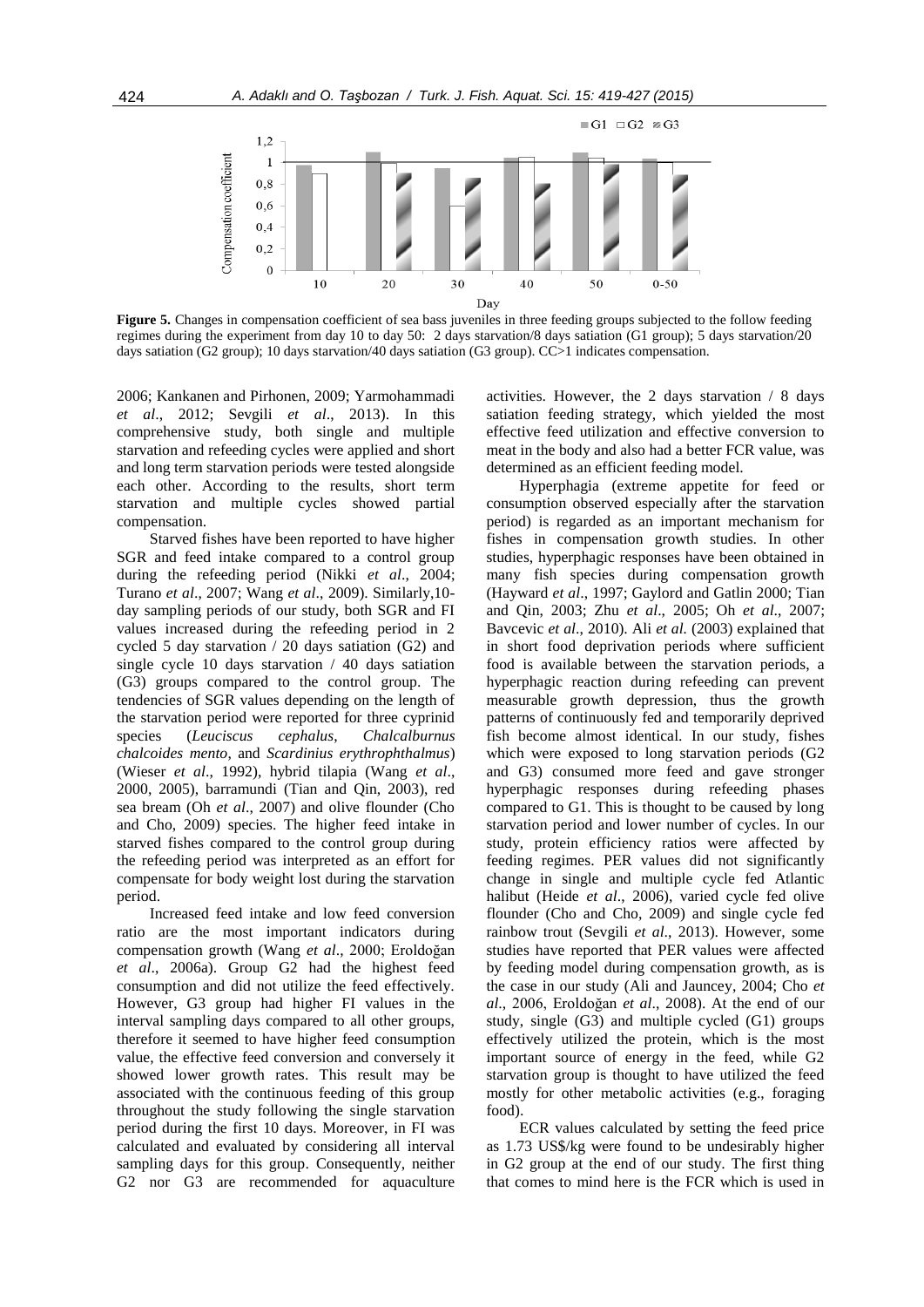the calculation of the economic conversion. FCR is known to be directly proportional to economic conversion. Therefore, the higher economic value of G2 group at the end of the trial shows that this group did not utilize the feed effectively following the starvation period. Eroldoğan *et al.* (2008) reported that in sea breams, the ECR values (1.47 US\$/kg) of the fishes fed in 2 days starvation / 2 days satiation (12 cycles) periods were lower than those of control group (1.53 US\$/kg). Hernandez *et al.* (2007) fed sharpsnout seabreams, *Diplodus puntazzo*, alternatively with feed containing 20%, 40%, or 60% soybean flour instead of fish meal and found that the ECR values were lower than those of the control groups. Both the application of limited feeding regime and using the alternative sources in the feed showed that more profitable aquaculture can be conducted by adopting different feeding models (e.g. cycled starvation-satiation), as was the case in our study.

G1 and G2 starvation groups showed compensation tendencies during the interim periods of the study with compensation coefficients higher than 1 (CC>1). G3 group, which was exposed to a long starvation period, did not show any compensatory growth tendency until the end of the trial  $(CC<1)$ . Similarly, it has been reported that whitefish, *Coregonus lavaretus* (L.), showed increased CC values following starvation regimes (Kankanen and Pirhonen, 2009). Mattila *et al.* (2009), in their compensation growth study on pikeperch fishes, determined that 1+3 and 1+6 groups improved their compensation abilities and partially compensated the growth (CC>1). In parallel to these previous studies, starvation periods in this study (short) and cycle frequency had an effect on the compensation coefficient. Compensation was detected in short term and multi-cycled feedings.

Crude protein, moisture, ash and HSI levels showed no significant differences among the groups during our study (P>0.05). Similarly, there have been some studies in which the body chemical composition was not affected by the feeding strategies (Gaylord and Gatlin, 2000; Xie *et al*., 2001; Zhu *et al*., 2004; Turano *et al*., 2007). Nevertheless, the lower body lipid composition of G3 compared to the other groups in our study was caused by the reduction of lipids, which is the primary resource in fish, for the protection of basal metabolism and survival during starvation. Similarly, many researchers have reported that the body lipid content decreased as a result of starvation regime applications (Rueda *et al*., 1998; Wang *et al*., 2000, 2005, 2009; Zhu *et al*., 2001; Tian and Qin, 2003; Oh *et al*., 2007; Peres *et al*., 2011). TF values, which indicate the fattening of body cavities and internal organs, were similar in all groups except G3 group. This result proves that the long term and single cycled starvation period causes less fattening and higher energy consumption.

Conclusively, the best group in terms of partial compensation growth, feed utilization and economic data was the short term and multiple cycle feeding protocol group, G1. The feeding model applied in this group is thought to be useful for the aquaculture industry. Although our experiment was a short term (50 days) study, it will provide a basis for subsequent long term starvation-refeeding studies which is intended to be carried out.

## **Acknowledgement**

This work was supported by the Scientific Research Project Unit of Çukurova University, Turkey under Grant (SÜF2010YL23).

#### **References**

- Ali, M. and Wootton, R.J. 2001. Capacity for growth compensation in juvenile three-spined sticklebacks experiencing cycles of food deprivation. J. Fish Biol., 58: 1531-1544. doi:10.1111/j.1095-8649.2001.tb023 10.x
- Ali, M., Nicieza, A. and Wootton, R.J. 2003. Compensatory growth in fishes: a response to growth depression. Fish and Fisheries*,* 4: 147-190. doi: 10.1046/j.1467- 2979.2003.00120.x
- Ali, M.Z. and Jauncey, K. 2004. Evaluation of mixed feeding schedules with respect to compensatory growth and body composition in African catfish *Clarias gariepinus*, Aquaculture Nutrition, 10: 39-45. doi:10.1046/j.1365-2095.2003.00278.x
- AOAC (Association of Official Analytical Chemists) 1990. Official methods of analysis, 15th edition. Associationof Official Analytical Chemists, Arlington, Virginia, USA.
- Aranyakananda, P., Moore, N. and Singhagraiwan, T. 1996. Effects of feeding frequency on compensatory growth of Asian sea bass, *Lates calcarifer*. ARRI Newsl., 3: 11–13.
- Bavcevic, L., Klanjscek, T., Karamarko, V., Anicic, I. and Legovic, T. 2010. Compensatory growth in gilthead sea bream (*Sparus aurata*) compensates weight, but not length. Aquaculture, 301: 57-63. doi:10.1016/j.aquaculture.2010.01.009
- Chatzifotis, S., Papadaki, M., Despoti, S., Roufidou, C. and Antonopoulou, E. 2011. Effect of starvation and refeeding on reproductive indices, body weight, plasma metabolites and oxidative enzymes of sea bass (*Dicentrarchus labrax*). Aquaculture, 316: 53-59. doi: 10.1016/j.aquaculture.2011.02.044
- Cho, S.H., Lee, S., Park, B.H., Ji, S., Lee, J., Bae, J. and Oh, S. 2006. Compensatory growth of juvenile olive flounder *Paralichthys olivaceus* L. and changes in proximate composition and body condition indexes during fasting and after refeeding in summer season. Journal of the World Aquaculture Society, 37: 168– 174. doi: 10.1111/j.1749-7345.2006.00023.x
- Cho, Y.J. and Cho, S.H. 2009. Compensatory growth of olive flounder, *Paralichthys olivaceus*, fed the extruded pellet with different feeding regimes. Journal of the World Aquaculture Society, 40(4): 505- 512. doi: 10.1111/j.1749-7345.2009.00270.x
- Duncan, D.B. 1955. Multiple range and multiple F tests. Biometrics, 11: 1–42.
- Eroldoğan, O.T., Kumlu, M., Kırıs, G.A. and Sezer, B. 2006a. Compensatory growth response of *Sparus*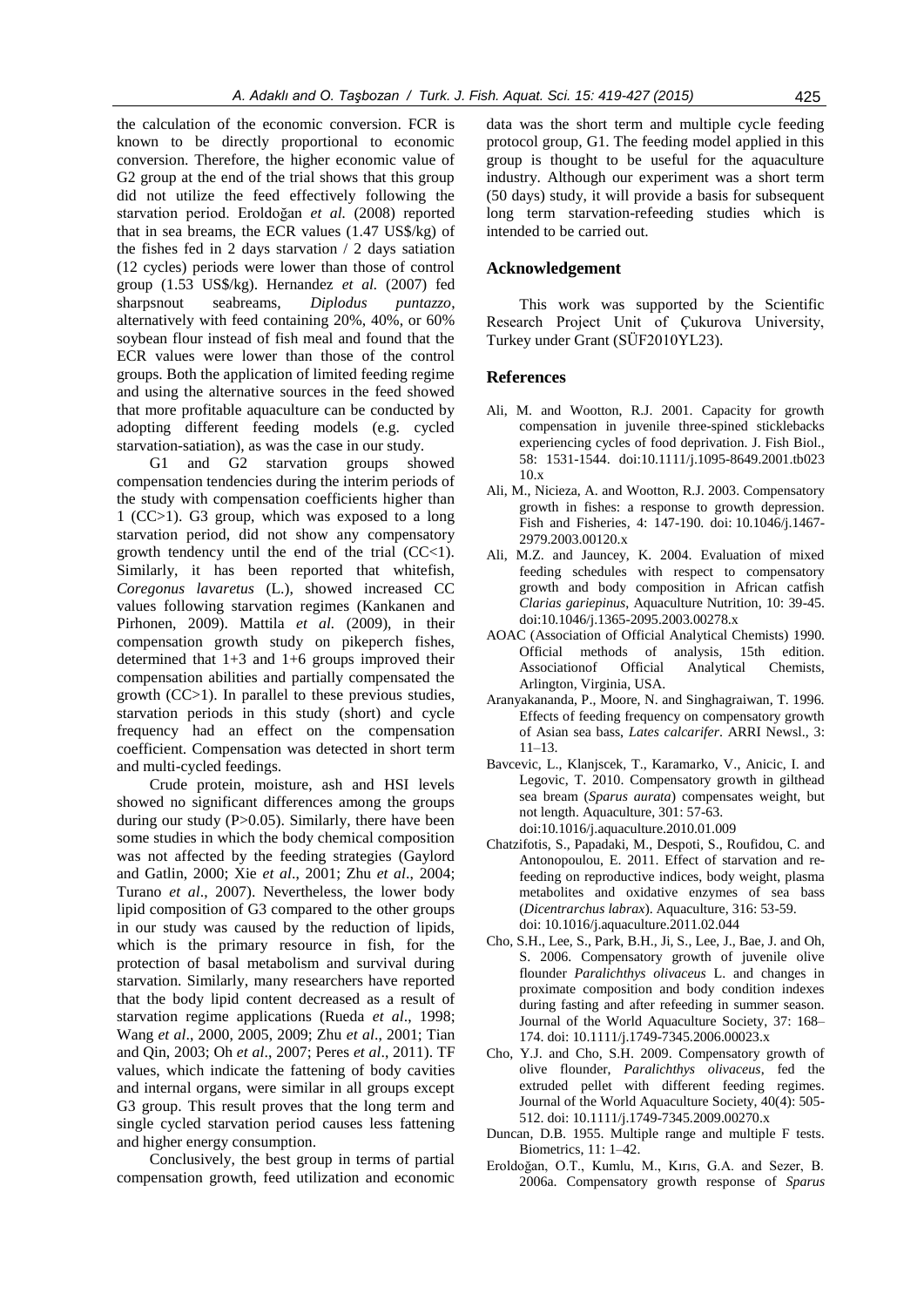*aurata* following different starvation and refeeding protocols. Aquaculture Nutrition, 12: 203-210. doi: 10.1111/j.1365-2095.2006.00402.x

- Eroldoğan, O.T., Kumlu, M. and Sezer, B. 2006b. Effects of starvation and re-alimentation periods on growth performance and hyperhagic response of *Sparus aurata*. Aquaculture Research, 37: 535-537. doi: 10.1111/j.1365-2109.2006.01445.x
- Eroldoğan, O.T., Taşbozan, O. and Tabakoğlu, S. 2008. Effects of restricted feeding regimes on growth and feed utilization of juvenile Gilthead sea bream, *Sparus aurata*. Journal of The World Aquaculture Society, 39: 267-274. doi: 10.1111/j.1749-7345.2008.00157.x
- Gaylord, T.G. and Gatlin III, D.M. 2000. Assessment of compensatory growth in Channel catfish, *Ictalurus punctatus*, R. and associated changes in body condition indices. Journal of The World Aquaculture Society, 31: 326-336. doi: 10.1111/j.1749-7345.2000.tb00884.x
- Gaylord, T.G. and Gatlin III, D.M. 2001. Dietary protein and energy modifications to maximize compensatory growth of channel catfish (*Ictalurus punctatus*). Aquaculture, 194: 337–348. doi:10.1016/S0044- 8486(00)00523-8
- Hayward, R.S., Noltie, D.B. and Wang, N. 1997. Use of compensatory growth to double hybrid sunfish growth rates. Transactions of American Fisheries Society, 126: 316–322. doi:10.1577/1548-8659(1997)126 <0316:NUOCGT>2.3.CO;2
- Hayward, R.S., Wang, N. and Noltie, D.B. 2000. Group holding impedes compensatory growth of hybrid sunfish. Aquaculture, 183: 299-305. doi:10.1016/S0044-8486(99)00301-4
- Heide, A., Foss, A., Stefansson, S.O., Mayer, I., Norberg, B. Roth, B., Jenssen, M.D., Nortvedt, R. and Imsland, A.K. 2006. Compensatory growth and fillet crude composition in juvenile Atlantic halibut: Effects of short term starvation periods and subsequent feeding. Aquaculture, 261: 109–117.
- doi: 10.1016/j.aquaculture.2006.06.050 Hernandez, M.D., Martinez, F.J., Jover, M. and Garcia Garcia, B. 2007. Effects of partial replacement of fish meal by soybean meal in sharpsnout sea bream (*Diplodus puntazzo*) diet. Aquaculture, 263: 159-167.
- doi:10.1016/j.aquaculture.2006.07.040 Jobling, M., Jøergensen, E.H. and Siikavuopio, S.I. 1993. The influence of previous feeding regime on the compensatory growth response of maturing and immature Arctic charr, *Salvelinus alpinus*. Journal of FishBiology, 43: 409–419. doi: 10.1111/j.1095-8649. 1993.tb00576.x
- Kankanen, M. and Pirhonen, J. 2009. The effect of intermittent feeding on feed intake and compensatory growth of whitefish *Coregonus lavaretus* L. Aquaculture, 288: 92-97. doi: 10.1016/j.aqua culture.2008.11.029
- Kim, M.K. and Lovell, R.T. 1995. Effect of restricted feding regimens on compensatory weight gain and body tissue changes in channel catfish *Ictalurus punctatus* in ponds. Aquaculture, 135: 285–293. doi:10.1016/0044-8486(95)01027-0
- Liu, W., Wei, Q.W., Wen, H., Jiang, M., Wu, F. and Shi, Y. 2011. Compesatory growth in juvenile Chinese sturgeon (*Acipenser sinensis*): effects of starvation and subsequent feeding on growth and body compensation. J. Appl. Ichthyol., 27: 749-754. doi: 10.1111/j.1439-0426.2011.01723.x
- Mattila, J., Koskela, J. and Pirhonen, J. 2009. The effect of the length of repeated feed deprivation between single meals on compensatory growth of pikeperch *Sander lucioperca*. Aquaculture, 296: 65-70. doi: 10.1016/j.aquaculture.2009.07.024
- Nikki, J., Pirhonen, J., Jobling, M. and Karjjlainen, J. 2004. Compensatory growth in juvenile rainbow trout, *Oncorhynchus mykiss* (Walbaum), held individually. Aquaculture, 235: 285–296. doi: 10.1016/j.aqua culture.2003.10.017
- Oh, S.Y., Noh, C.H. and Cho, S.H. 2007. Effect of restricted feeding regimes on compensatory growth and body composition of Red sea bream, *Pagrus major*. Journal of The World Aquaculture Society, 38: 443-449. doi: 10.1111/j.1749-7345.2007.00116.x
- Oh, S.Y., Noh, C.H., Kang, R.S., Kim, C.K., Cho, S.H. and Jo, J.Y. 2008. Compensatory growth and body composition of juvenile black rockfish *Sebastes schlegeli* following feed deprivation. Fisheries Science, 74: 846-852. doi: 10.1111/j.1444-2906. 2008.01598.x
- Peres, H., Santos, S. and Oliva-Teres, A. 2011. Lack of compensatory growth response in gilthead seabream (*Sparus aurata*) juveniles following starvation ans subsequent refeeding. Aquaculture, 318: 384-388. doi:10.1016/j.aquaculture.2011.06.010
- Ribeiro, F.F. and Tsuzuki M.Y. 2010. Compensatory growth responses in juvenile fat snook, *Centropomus parallelus* Poey, following food deprivation. Aquaculture Research, 41: 226-233. doi: 10.1111/j.1365-2109.2010.02507.x
- Rueda, F.M., Martinez, F.J., Zamora, S., Kentouri, M. and Divanach, P. 1998. Effects of fasting and refeeding on growth and body composition of red porgy, *Pagrus pagrus* L. Aquacult. Res., 29: 447-452. doi: 10.1046/j.1365-2109.1998.00228.x
- Saether, B.S. and Jobling, M. 1999. The effects of ration level on feed intake and growth, and compensatory growth after restricted feeding, in turbot *Scophthalmus maximus* L. Aquaculture Research, 30: 647-653. doi: 10.1046/j.1365-2109.1999.00368.x
- Sevgili, H., Hoşsu, B., Emre, Y. and Kanyılmaz, M. 2013. Effect of various lengths of single phase starvation on compensatory growth in rainbow trout under summer conditions (*Oncorhnynchus mykiss*). Turkish Journal of Fisheries and Aquatic Sciences, 13: 465-477. doi: 10.4194/1303-2712-v13\_3\_09
- Şahin, T., Akbulut, B. and Aksungur, M. 2000. Compesatory growth in sea bass (*Dicentrarchus labrax*), sea bream (*Sparus aurata*) and rainbow trout (*Oncorhynchus mykiss*). Turk. J. Zool. Tubitak, 24: 81-86.
- Tian, X. and Qin, J.G. 2003. A single phase of food deprivation provoked compensatory growth in barramundi *Lates calcarifer*. Aquaculture, 224: 169- 179. doi: 10.1016/S0044-8486(03)00224-2
- Tian, X. and Qin, J.G. 2004. Effects of previous ration restriction on compensatory growth in barramundi *Lates calcarifer*. Aquaculture 235: 273–283. doi: 10.1016/j.aquaculture.2003.09.055
- Turano, M.J., Borski, R.J. and Daniels, H.V. 2007. Compensatory growth of pond-reared hybrid striped bass, *Moronechrysops* x *Morone saxatilis*, fingerlings. Journal of The World Aquaculture Society, 38: 250- 261. doi: 10.1111/j.1749-7345.2007.00094.x
- Wang, Y., Cui, Y., Yang, Y.X. and Cai, F.S. 2000. Compensatory growth in hybrid tilapia, *Oreochromis*